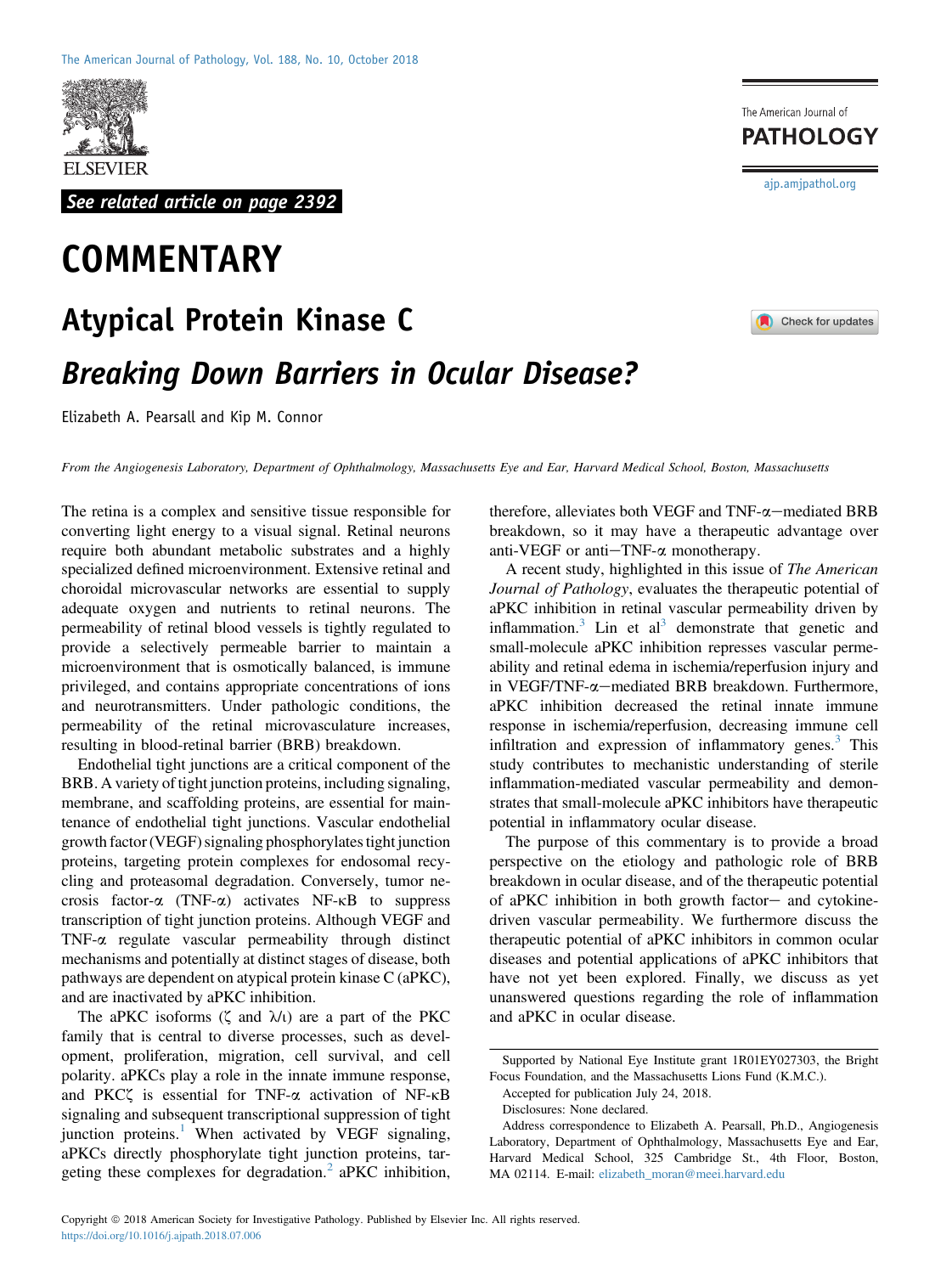### Breakdown of the Blood-Retinal Barrier

The retina is responsible for converting light to an electrical signal that is transmitted to the brain in the process of phototransduction. The retina is a complex and heterogeneous tissue, and a variety of retinal neurons are required for phototransduction. Photoreceptors are located in the posterior outer nuclear layer, and are responsible for converting light to an electrical signal. The inner nuclear layer is composed of secondary and tertiary neurons, such as bipolar, horizontal, and amacrine cells, and the ganglion cell layer located in the innermost retinal layer is composed of ganglion cells. Müller glia and astrocytes provide metabolic support to retinal neurons and facilitate communication between retinal blood vessels and neurons. Microglia function as resident immune cells in the retina, monitoring the retinal microenvironment and modulating interaction with circulating immune cells. $4$ 

Retinal neurons are metabolically demanding and, therefore, require an extensive blood supply to deliver sufficient energy substrates and oxygen. The inner retinal blood supply stems from the central retinal artery, which branches into three vascular plexuses that span the inner retina. The choroid capillary bed, located posterior to the retina, is the blood supply for photoreceptors, which are located in the outer nuclear layer.

Retinal neurons require a defined environment that is osmotically balanced, is immune privileged, and has an appropriate concentration of extracellular ions. To maintain this environment, retinal and choroidal blood vessels, together with the retinal pigment epithelium, form the BRB, which is selectively permeable and controls the retinal microenvironment under endogenous conditions.<sup>[5](#page-4-4)</sup> The BRB also prevents infiltration of circulating immune cells, maintaining the immune privilege of the retina. As demonstrated in the presently highlighted study by Lin et al, $3$  infiltration of immune cells is a major pathology of BRB breakdown, and exacerbates local inflammatory signaling.

The endothelial tight junction complex is an important component of the BRB. Several dozen proteins, including membrane, scaffolding, and signaling proteins, are required for maintenance of endothelial tight junctions.<sup>[5](#page-4-4)</sup> Particularly important to the BRB are occludins and claudins, which are transmembrane proteins, and zonula occludens proteins, which are scaffolding proteins.<sup>[6](#page-4-5)</sup> Both the abundance and localization of tight junction proteins are essential for proper maintenance of the blood-retinal barrier.

Under acute injury or chronic disease conditions, the BRB is weakened, facilitating vascular permeability.<sup>[6](#page-4-5)</sup> Acute changes in BRB function, for example in response to injury, are protective, allowing infiltration of immune cells to attack invading pathogens or phagocytize damaged neurons. However, chronic breakdown of the BRB is detrimental to retinal function and visual acuity. Retinal edema, particularly in the macula, compromises visual acuity. Loss of the defined retinal microenvironment compromises the function and

survival of retinal neurons. Furthermore, chronic infiltration of immune cells exacerbates inflammation and resultant inflammatory pathologies. Interventions targeting inflammation, such as those revealed in the highlighted study by Lin et al, $3$  therefore alleviate BRB and resultant pathologies.

BRB breakdown is central to many ocular diseases, including diabetic retinopathy, ischemic retinopathy, ischemia/reperfusion injury, age-related macular degenera-tion, and retinal vein occlusions.<sup>[7](#page-4-6)-[9](#page-4-6)</sup> The upstream mechanisms for BRB breakdown are context dependent, but the downstream effectors that facilitate breakdown of tight junctions are similar across multiple ocular diseases. Two primary regulators of BRB breakdown are vascular growth factors and inflammatory mediators, which are secreted by stressed neurons and glia, and in some cases by adherent/ infiltrating immune cells.<sup>[6](#page-4-5)</sup>

VEGF promotes vascular permeability and pathologic angiogenesis, and it is secreted by neurons, glia, and the RPE under hypoxic, oxidative, metabolic, or inflammatory stress. VEGF binds to VEGF receptors in endothelial cells, which activate signaling cascades that ultimately phosphorylate the tight junction proteins occludin and VE-cadherin, targeting these proteins for ubiquitination and proteasomal degrada-tion.<sup>[2,10](#page-4-1)</sup> Furthermore, ubiquitinated occludin modulates internalization of other tight junction proteins for endosomal recycling, further facilitating BRB breakdown.<sup>[10](#page-4-7)</sup> Accordingly, anti-VEGF therapy alleviates BRB breakdown, and it is a common treatment for diabetic macular edema, age-related macular degeneration, retinal vein occlusion, and other retinal microvascular diseases involving BRB breakdown. $7-9$  $7-9$  $7-9$ However, some patients are refractory to anti-VEGF therapy, presumably because BRB breakdown in these patients occurs via VEGF-independent mechanisms.

Many ocular diseases, including ischemia reperfusion, diabetic retinopathy, age-related macular degeneration, and retinal vein occlusion, are associated with an inflammatory response.<sup>[6](#page-4-5)</sup> Activated glia and stressed neurons may secrete inflammatory factors directly into the retinal microenviron-ment.<sup>[4](#page-4-3)</sup> Circulating leukocytes also adhere to endothelial cells via adhesion molecules and secrete inflammatory factors in the process known as leukostasis [\(Figure 1](#page-2-0)), which contributes to ocular disease. Leukocytes may also infiltrate the retina, especially if the BRB is already compromised. Intraocular TNF- $\alpha$  is elevated in ocular disease, which is known to facilitate BRB breakdown via mechanisms that are distinct from VEGF-induced vascular permeability. $11$  In some ocular diseases, such as diabetic retinopathy, VEGF modulates early breakdown of the BRB, whereas TNF-a regulates late-stage BRB breakdown.<sup>[11](#page-4-8)</sup>

TNF-a decreases mRNA levels of claudin-5 and zonula occludens protein 1 through an NF-KB-dependent mecha-nism.<sup>[1](#page-4-0)</sup> Accordingly, glucocorticoids, which suppress inflammation, alleviate  $TNF-\alpha$ -induced vascular perme-ability.<sup>[1](#page-4-0)</sup> Furthermore, anti-TNF- $\alpha$  therapies alleviate vascular permeability in ocular disease, particularly in pa-tients refractory to anti-VEGF therapy.<sup>[12](#page-4-9)</sup>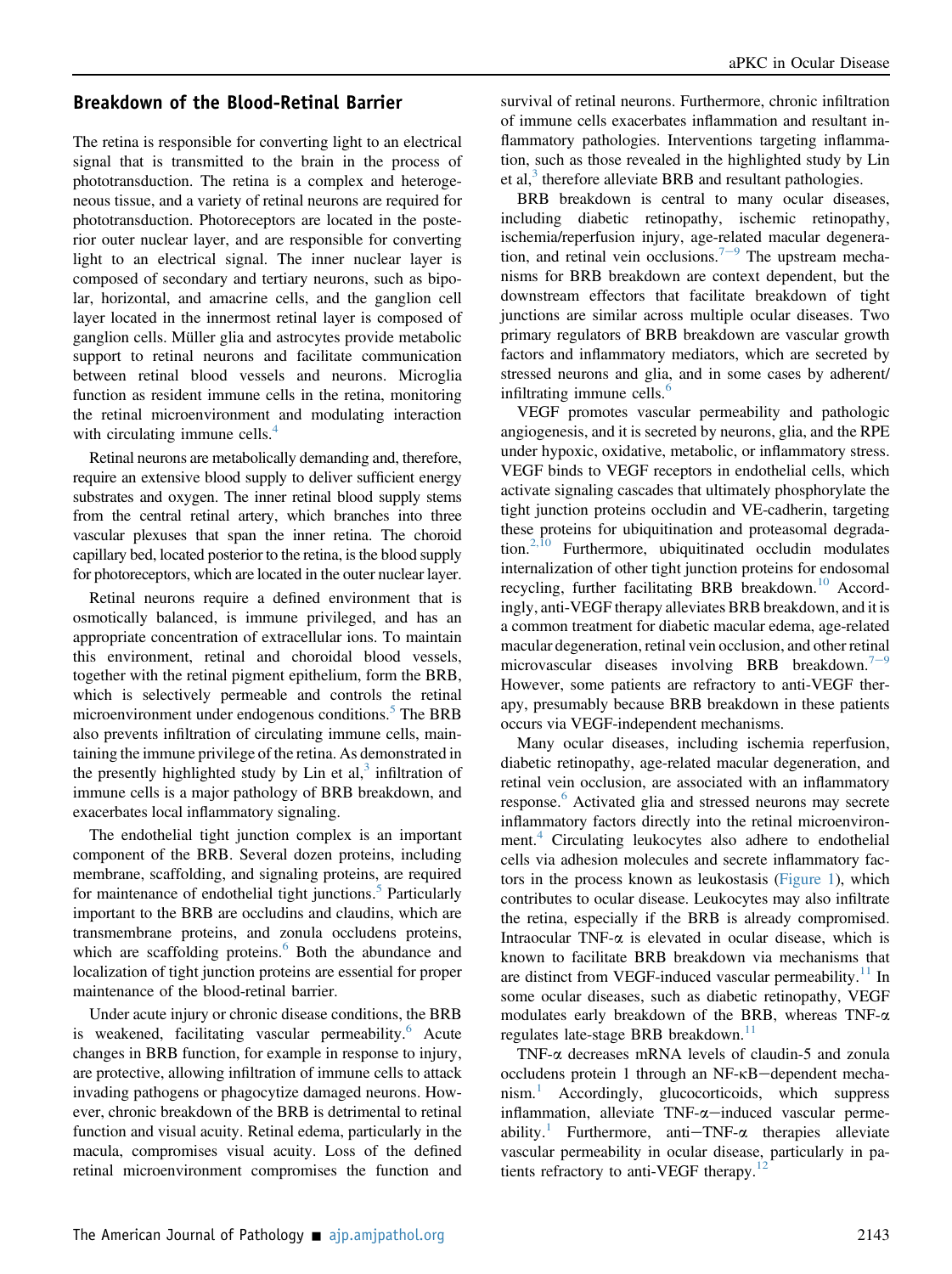<span id="page-2-0"></span>

Figure 1 Blood-retinal barrier (BRB) breakdown and leukostasis. In the diseased retina, tight junctions in endothelial cells are compromised, contributing to breakdown, which allows extravasation of blood, plasma, and immune cells into the neural retina. Stressed endothelial cells express adhesion molecules that facilitate adhesion of leukocytes in the process of leukostasis.

BRB breakdown contributes to loss of visual acuity and neuronal cell death and dysfunction in ocular disease, and it is therefore of significant therapeutic interest.<sup>[6](#page-4-5)</sup> Currently available therapeutics targeting VEGF effectively alleviate BRB breakdown in many patients.<sup> $7-9$  $7-9$  $7-9$ </sup> Small clinical studies suggest that anti-inflammatory and anti $-TNF-\alpha$  therapies may be effective in patients refractory to anti-VEGF therapy.[12](#page-4-9) However, although VEGF and TNF-a facilitate BRB through distinct mechanisms, aPKC is essential for both pathways, and may therefore be a desirable therapeutic target, as indicated by Lin et  $al<sup>3</sup>$  $al<sup>3</sup>$  $al<sup>3</sup>$  in the highlighted study.

## Atypical Protein Kinase C

The PKC family is ubiquitous in cell signaling, and PKC regulates diverse developmental, physiological, and pathologic events. The PKC family is divided into three subfamilies, including conventional, novel, and atypical  $PKCs$ <sup>13</sup> All PKCfamily proteins contain a C-terminal catalytic domain and N-terminal regulatory domains. Specificity of the C-terminal domain dictates which substrates each PKC phosphorylates once activated, whereas the N-terminal regulatory domain determines upstream activation of PKCs.<sup>14</sup>

The mammalian aPKC family is composed of two isoforms, aPKC $\zeta$  and aPKC $\iota/\lambda$ . The aPKCs regulate many essential developmental and cellular processes, such as cell fate determination, cellular polarity, the cell cycle and cell signaling pathways (eg, Wnt signaling), Janus activating kinase/Stat signaling, and the hedgehog pathway.<sup>[14](#page-4-11)</sup> Interestingly, PKC $\zeta$  but not aPKC $\iota/\lambda$  is essential for endothelial cell polarity; deletion of PKC $\zeta$  or transgenic expression of kinase-dead PKCz results in essentially normal mice, whereas deletion of aPKC- $\iota/\lambda$  is embryonic lethal. The basis for these differential functions remains unclear, but once polarity is established, globally inhibiting aPKC activity does not disrupt cellular polarity.

### aPKC as a Therapeutic Target in Ocular Disease

aPKC signaling is also important in the context of vascular permeability [\(Figure 2\)](#page-3-0). VEGF regulates vascular permeability by activating hyperphosphorylation of occludins and cadherins, which are direct substrates of conventional PKCs, and potentially of aPKCs.<sup>[1,15](#page-4-0)</sup> Contrastingly, TNF- $\alpha$  induces vascular permeability by activating NF-kB, which is dependent on aPKCs, but is independent of conventional or novel PKCs.<sup>[1](#page-4-0)</sup> Because VEGF and TNF- $\alpha$ -induced vascular permeability are both dependent on aPKC signaling, aPKC inhibition is a viable therapeutic modality for BRB breakdown. The same research team highlighted in this issue developed 2-amino-3-carboxy-4-pheynylthiopenes as novel, specific inhibitors of aPKC.<sup>[16](#page-4-12)</sup>

Breakdown of the BRB and subsequent macular edema is a major sight-threatening pathology of diabetic retinopathy, which is the leading cause of blindness in the working-age population. Both anti-VEGF and anti $-TNF-\alpha$  therapies are effective in diabetic retinopathy and diabetic macular edema, suggesting that aPKC may be a viable therapeutic target. Accordingly, several groups have demonstrated that PKC $\zeta$  regulates BRB breakdown in diabetic retinopathy,<sup>[17](#page-4-13)</sup> and that suppressing PKC $\zeta$  and/or PKC $\iota/\lambda$  signaling alle-viates BRB breakdown.<sup>[18](#page-4-14)</sup> Furthermore, the authors of the highlighted study<sup>[3](#page-4-2)</sup> have previously demonstrated that aPKC regulates both VEGF and TNF- $\alpha$ -mediated BRB breakdown, and that newly developed aPKC inhibitors suppress this pathology.<sup>[1,15,19](#page-4-0)</sup>

Ischemia/reperfusion retinal injury results in breakdown of the BRB, which is regulated by  $VEGF<sub>1</sub><sup>20</sup>$  $VEGF<sub>1</sub><sup>20</sup>$  $VEGF<sub>1</sub><sup>20</sup>$  and potentially by TNF- $\alpha$ <sup>[21](#page-4-16)</sup> Accordingly, the authors identify in the present study that aPKC inhibition and transgenic expression of kinase-dead PKC $\zeta$  suppress BRB breakdown and inflammation in retinal ischemia/reperfusion injury, and inhibit recruitment of infiltrating immune cells. $3$  aPKC inhibition also down-regulates expression of adhesion molecules by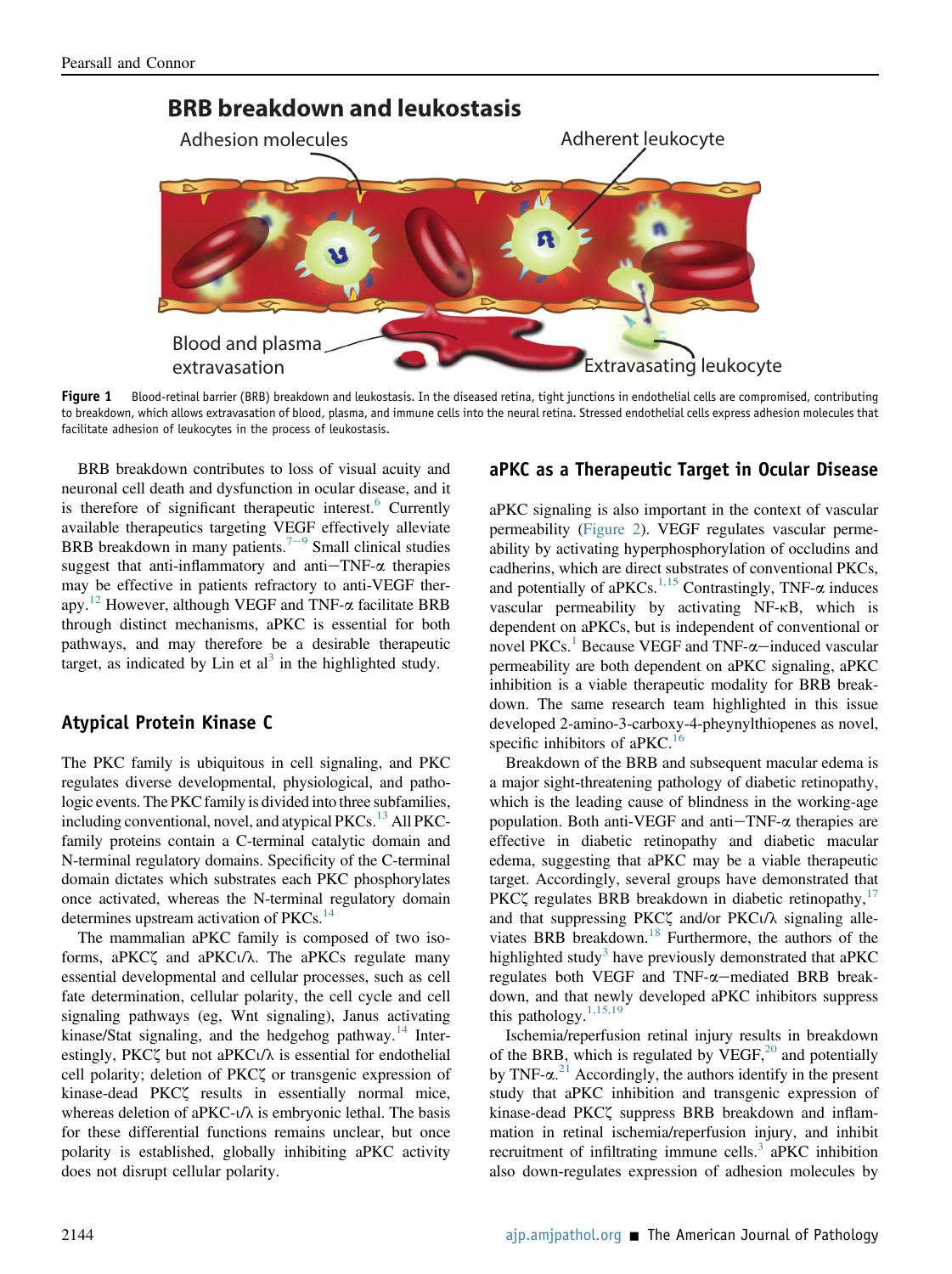<span id="page-3-0"></span>

Figure 2 Vascular endothelial growth factor (VEGF) — and tumor necrosis factor- $\alpha$  (TNF- $\alpha$ ) — mediated blood-retinal barrier (BRB) breakdown are protein kinase Cζ (PKCζ) dependent. VEGF activates VEGF receptor 2 (VEGFR2). Activation of VEGFR2 facilitates PKCζ activation. Activated PKCζ then phosphorylates the tight junction protein occludin, targeting occludin for proteasomal degradation and endosomal recycling. Occludin degradation compromises endothelial tight junctions, contributing to BRB breakdown. TNF-a activates PKCζ through as yet unknown mechanisms, which activates NF-kB signaling. NF-kB represses transcription of tight junction components claudin-5 and zonula occludens protein 1 (ZO-1), compromising endothelial tight junctions and facilitating BRB breakdown.

suppressing inflammatory signaling, which may alleviate leukostasis. The authors suggest that the anti-inflammatory effects of aPKC inhibition are likely mediated through suppression of NF- $\kappa$ B activation, and that protective effects against BRB breakdown are likely mediated by inhibition of both the TNF- $\alpha$ /NF-KB axis and VEGF signaling. Accordingly, the authors demonstrate that aPKC inhibition suppresses inflammation and BRB breakdown induced by intraocular injection of VEGF and TNF-a.

The role of aPKC in microvascular pathologies of ocular disease is strongly supported in the scientific literature, and by the present study. Preliminary studies suggest that aPKC may also regulate degeneration of the neural retina and retinal pigment epithelium, potentially through TNF- $\alpha$ -mediated inflammatory signaling.<sup>[22,23](#page-4-17)</sup> Accordingly, aPKC inhibitors have therapeutic potential in retinal neurodegeneration, which is a likely topic of future investigations.

#### Conclusions and Future Directions

Basic research studies strongly suggest that aPKC plays a central role in BRB breakdown, and that aPKC inhibition has potent therapeutic effects in multiple ocular diseases. Mechanistic studies suggest that aPKC is essential for both VEGF- and  $TNF-\alpha$ -mediated BRB breakdown, and that aPKC inhibition suppresses inflammation-mediated BRB breakdown. However, aPKC may also mediate endothelial barrier breakdown by other permeabilizing cytokines, such as thrombin and chemokine (C-C motif) ligand 2, which are also known to regulate BRB breakdown.<sup>[3](#page-4-2)</sup> The role of aPKC in thrombin- and chemokine (C-C motif) ligand 2-mediated BRB breakdown is a topic of ongoing investigations.

Previous work has demonstrated that aPKCs modulate the inflammatory response in both endothelial cells and mac-rophages.<sup>[1](#page-4-0)</sup> In the present study, Lin et al<sup>[3](#page-4-2)</sup> selectively overexpress kinase-dead PKCz in endothelial cells and myeloid cells using the Tie2/Tek promoter, which suppresses BRB breakdown and inflammation. This may be attributable to direct modulation of permeability by PKC $\zeta$  in endothelial cells, or to suppression of the inflammatory response in both leukocytes and endothelial cells, inhibiting recruitment of immune cells. Future studies with cell type-specific expression of kinase-dead PKCZ will elucidate the relative contribution of PKC $\zeta$  signaling in each cell type to inflammation and BRB breakdown.

Inflammation is central to many common ocular diseases, and therapeutic interventions targeting inflammation alleviate many pathologies of ocular disease, including BRB breakdown. However, the etiology of inflammation in ocular disease remains controversial. In many contexts, it is also unclear whether inflammation is causative in ocular